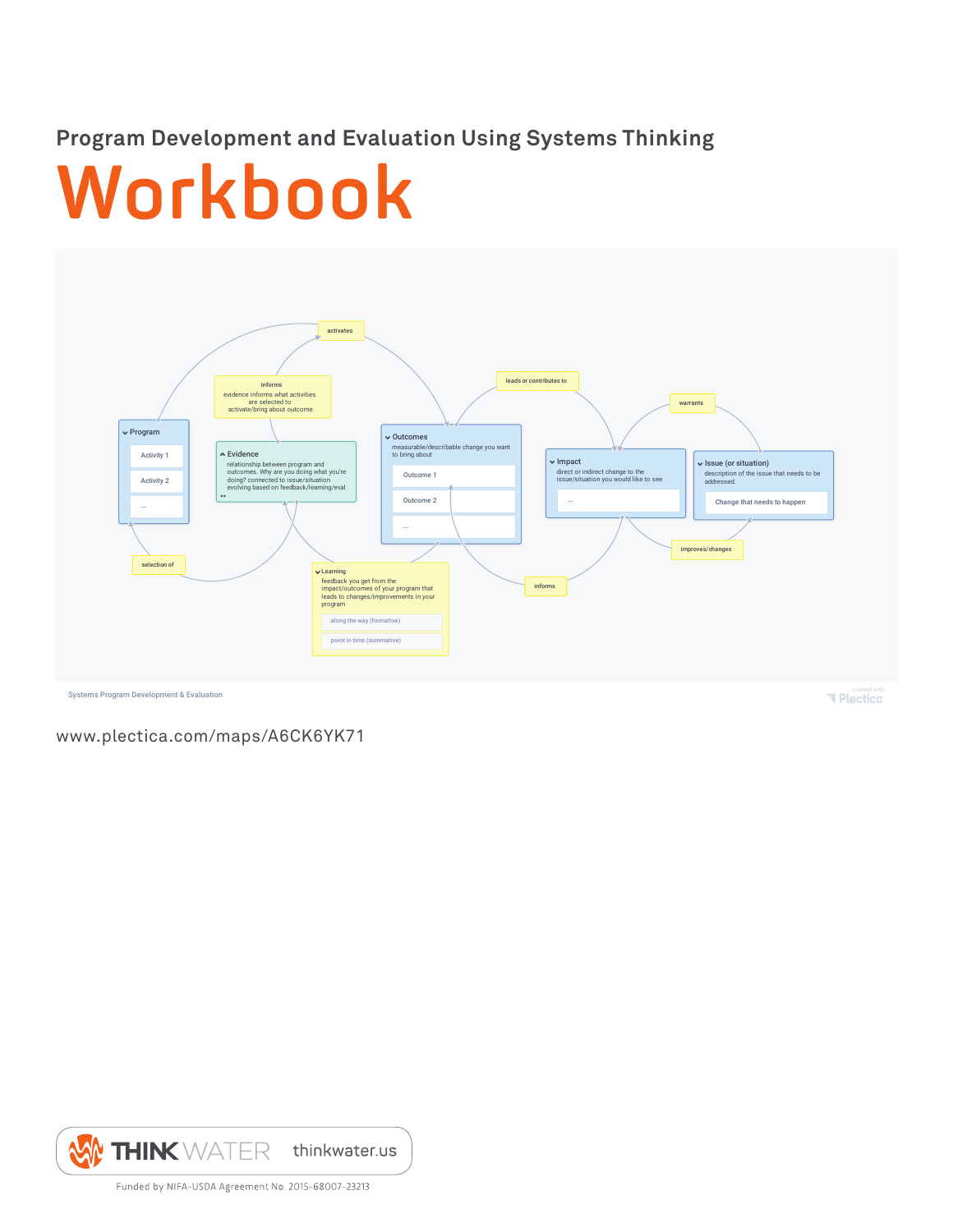## **Primary questions to begin your program development:**

What is the issue you are trying to address? How would you like to see this change?

What outcomes are you trying achieve?

What program are you going to do to achieve outcomes?

How do you know if you were successful?

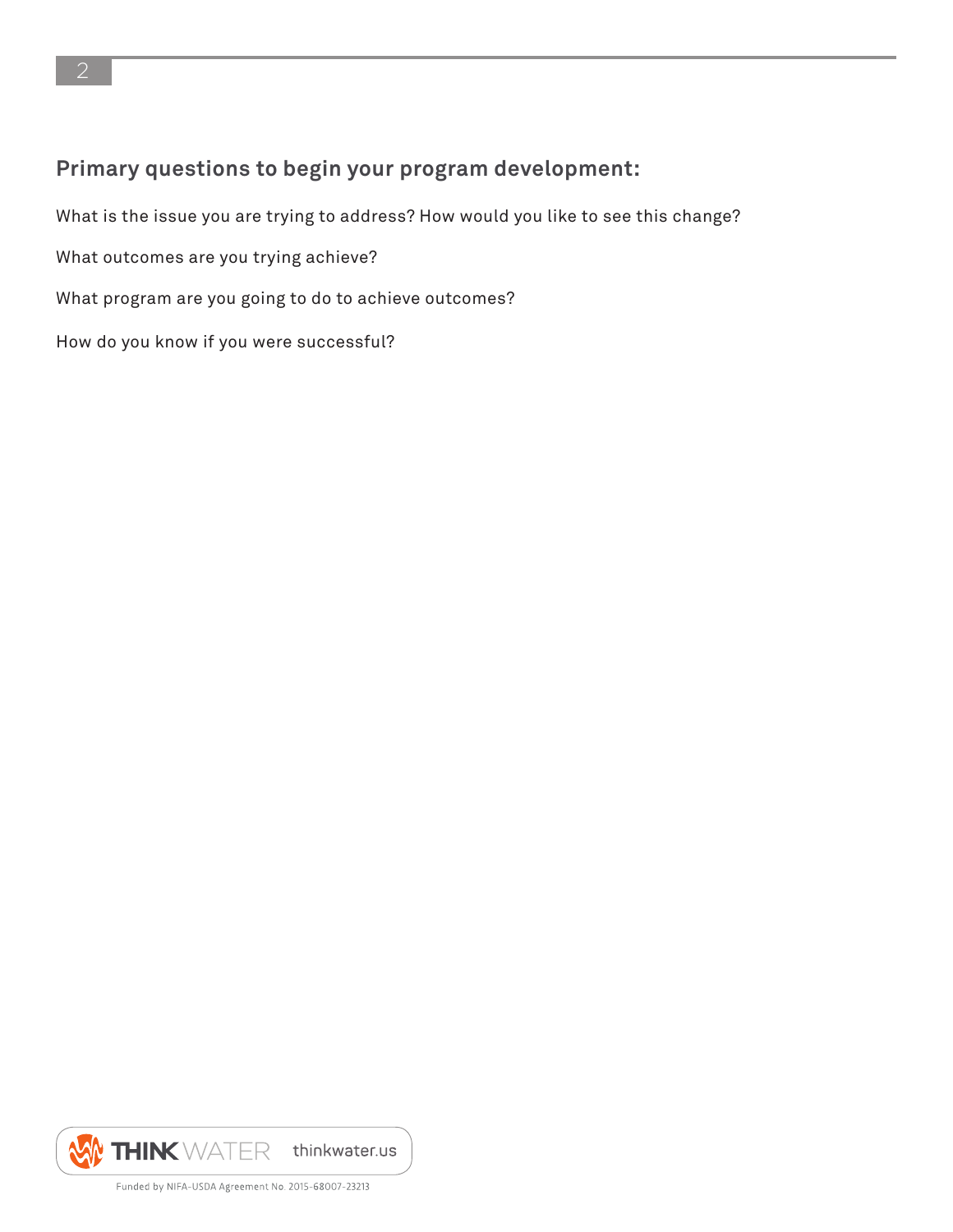#### **Understanding the Issue**

Provide a description of the issue that needs to be addressed. Describe as accurately and thoroughly as possible. Consider:

- What do you understand as the cause(s) of the problem/issue?
- What are the key perspectives to understand? What does the issue look like from those perspectives?

Brief examples:

- 1) Habitat is declining for native plant and animal species. This is resulting from housing development, infrastructure development, recreational use, climate change, and invasive, exotic species. Key perspectives include landowners, landscape companies, native species, plant sellers, federal and state agencies, local government, and recreation users.
- 2) Lake and stream levels have declined in recent years with multiple streams drying up during late summer and lake levels falling below levels to allow access to the lakes. This has resulted from seasonal lowering of aquifer levels, reducing groundwater flow into these water bodies. Large capacity wells are the primary cause of the decline in groundwater levels. Key perspectives include lake and stream landowners, state and national regulatory agencies, municipal water users, farmers (particularly those near the water bodies), fish and other aquatic life, and anglers.

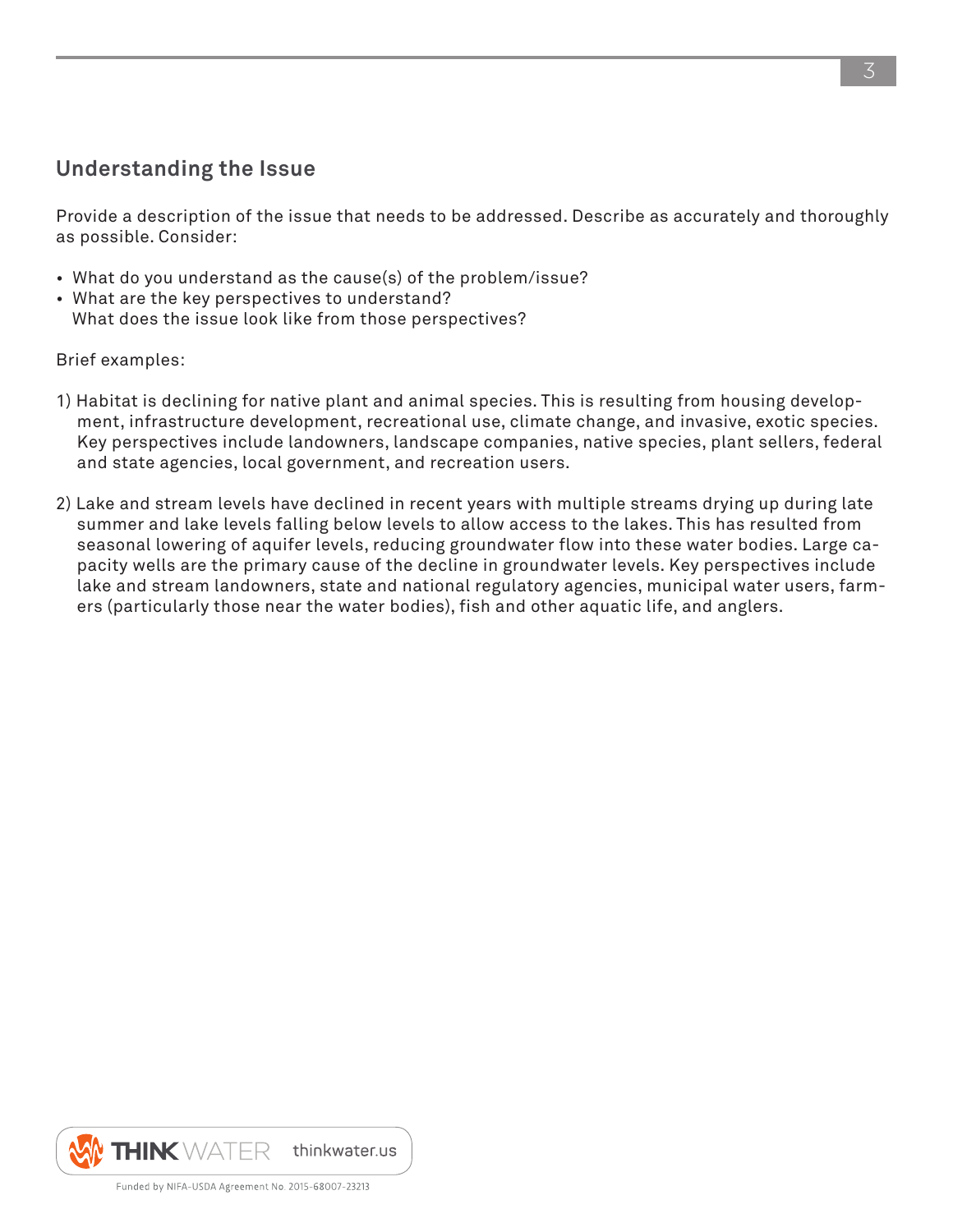**Describe the situation:**

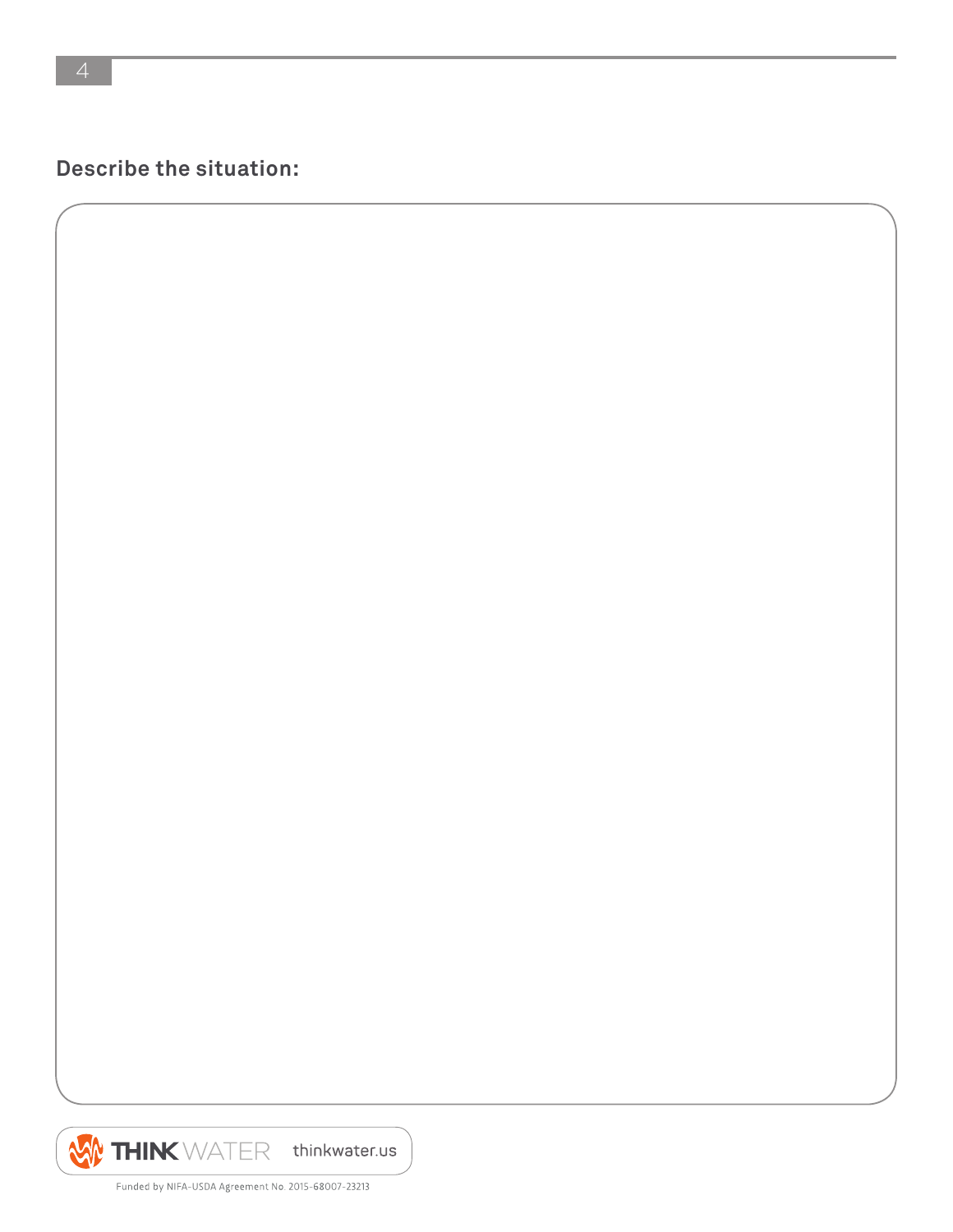#### **Impact**

The impact is the direct or indirect change to the situation/issue you would like to see. These are long-term changes. You likely won't see this change at the end of a program. The primary question to answer is:

• What needs to be changed to resolve or improve this issue?

Examples:

1) Invasive species need to be removed, or dramatically reduced, from the landscape.

2) Groundwater levels need to be maintained within the range of natural fluctuations.

Describe the impact you'd like see:



5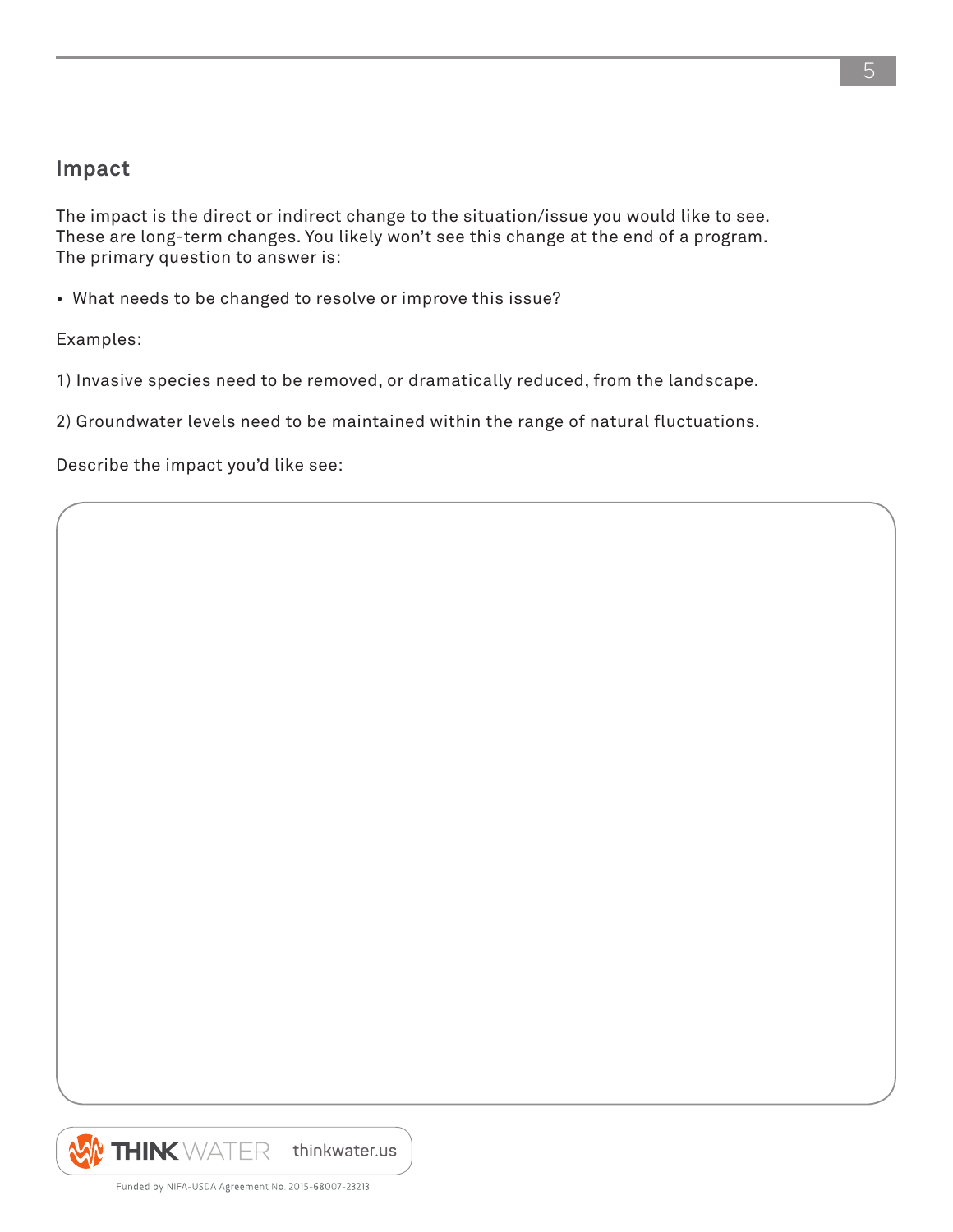#### **Program outcomes**

Program outcomes are the measurable or describable changes resulting from your program. These could be changes in participants' behaviors, capacity, knowledge, and skills. Program outcomes should contribute to impact you'd like to see. Examples:

| Outcome                                  | Relationship to impact you'd like to see                                                                                                                                                                                                                                                    |
|------------------------------------------|---------------------------------------------------------------------------------------------------------------------------------------------------------------------------------------------------------------------------------------------------------------------------------------------|
| 1) Increase participants' sense of place | Through increasing sense of place, people have a<br>deeper ecological knowledge and are more inclined<br>to care for their natural and human communities.<br>Therefore, as a community, they will help decrease<br>the spread of invasive species, improving habitat<br>for native species. |
| 2) Decrease participants' water use      | Incrementally reducing water usage by<br>individuals adds up to large decreases in water<br>use by the community, decreasing groundwater<br>withdrawal.                                                                                                                                     |



Funded by NIFA-USDA Agreement No. 2015-68007-23213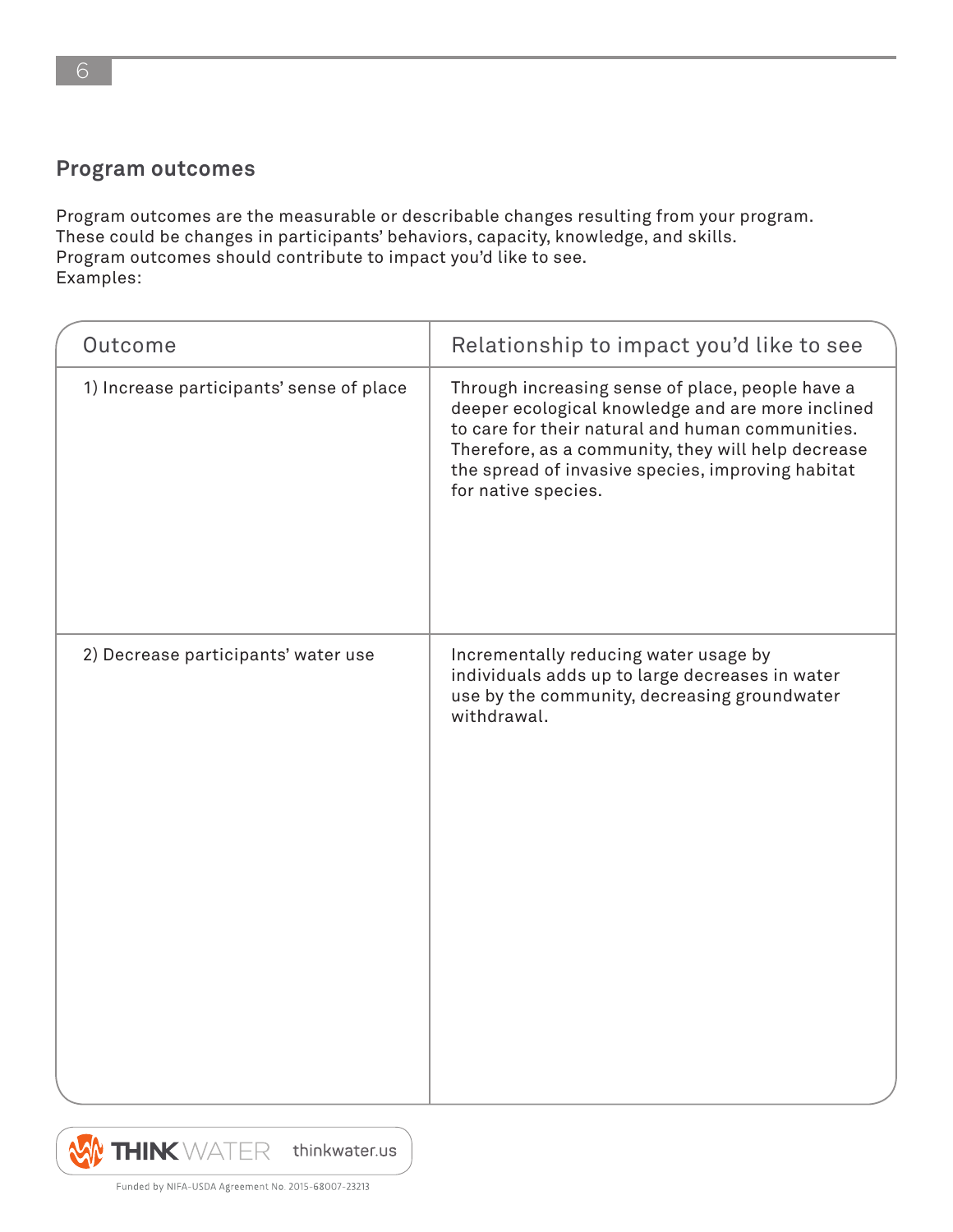Describe the specific changes you are hoping to create through your program. These changes should be directly connected to the situation you described. You may not be trying to accomplish all the changes you want to influence with any one program. You should be able to clearly describe how the outcomes contribute to the impact you'd like to see.

| Outcome | Relationship to impact you'd like to see |
|---------|------------------------------------------|
|         |                                          |
|         |                                          |
|         |                                          |
|         |                                          |
|         |                                          |
|         |                                          |
|         |                                          |
|         |                                          |
|         |                                          |
|         |                                          |
|         |                                          |
|         |                                          |
|         |                                          |
|         |                                          |
|         |                                          |
|         |                                          |



Funded by NIFA-USDA Agreement No. 2015-68007-23213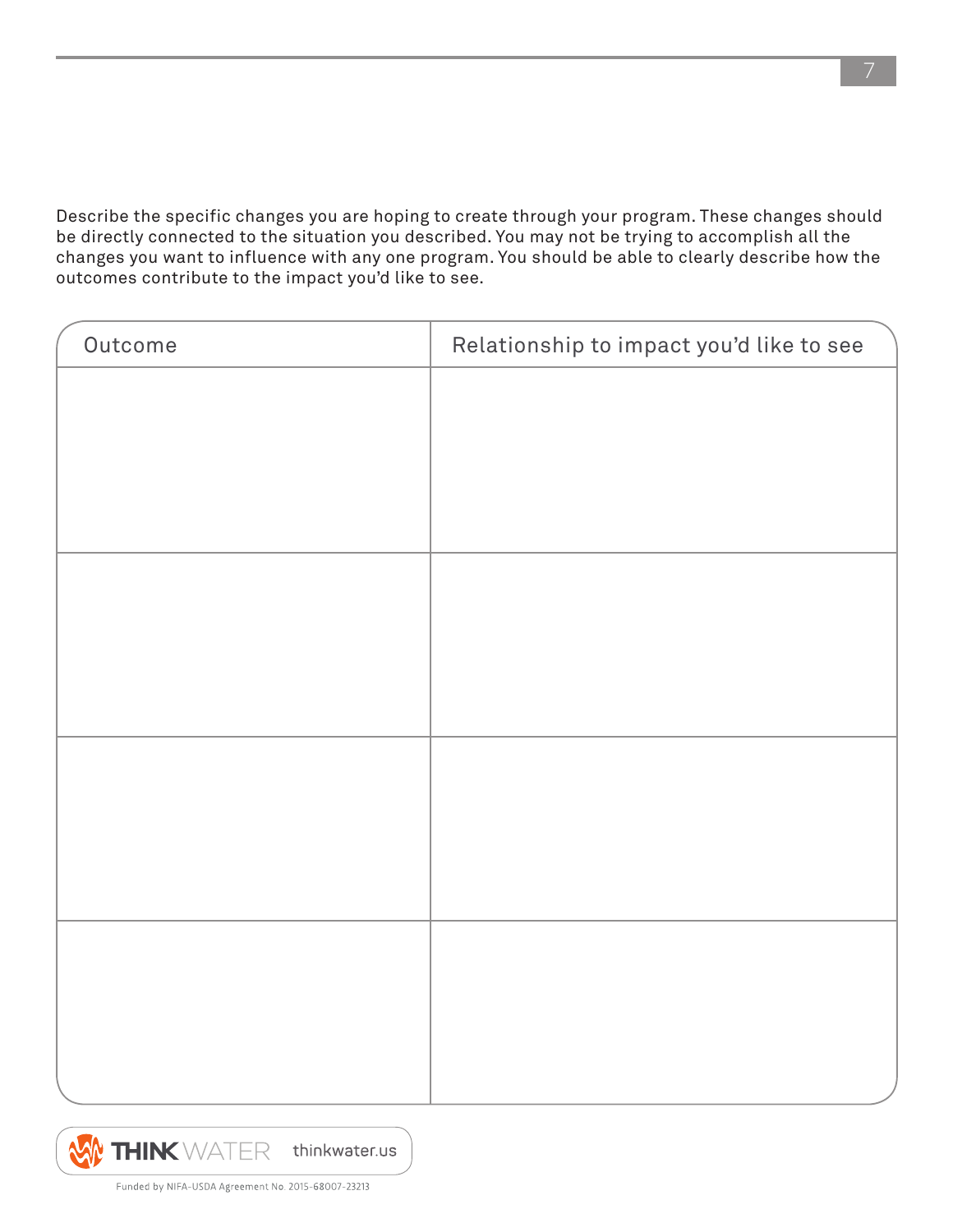#### **Developing the Program**

The program is how you plan to bring about the outcomes you desire. Your program may include just one activity or multiple activities. Consider what evidence you have to base your programmatic activities. That is, why is you are choosing to do a certain activity? What evidence do you have that it will be successful? Your base of evidence could be formal documented evidence, a hunch, or an uninformed starting place – be conscious of the evidence being used. Your goal should be to continue to develop your evidence base to continue to improve your program.

Programmatic activities should be directly connected to the core concepts, skills, and/or capacity you are trying to build. The purpose of an activity is to activate that concept/skill/capacity. (note: see the M:A:C - Map:Activate:Check - information on the ThinkWater website).

| Programmatic activity                                         | Desired outcome                 | Evidence that the<br>programmatic activity<br>will result in outcomes                       |
|---------------------------------------------------------------|---------------------------------|---------------------------------------------------------------------------------------------|
| 1) Introduction to your<br>natural neighbors - forest<br>walk | Increased sense of place        | Research on sense of place<br>and reciprocity (www.susted.<br>com/wordpress/?p=6644)        |
| 2) Personal home water<br>assessment                          | Decreased personal water<br>use | Anecdotal information,<br>personal experience with<br>forest management and<br>peer contact |

Examples:

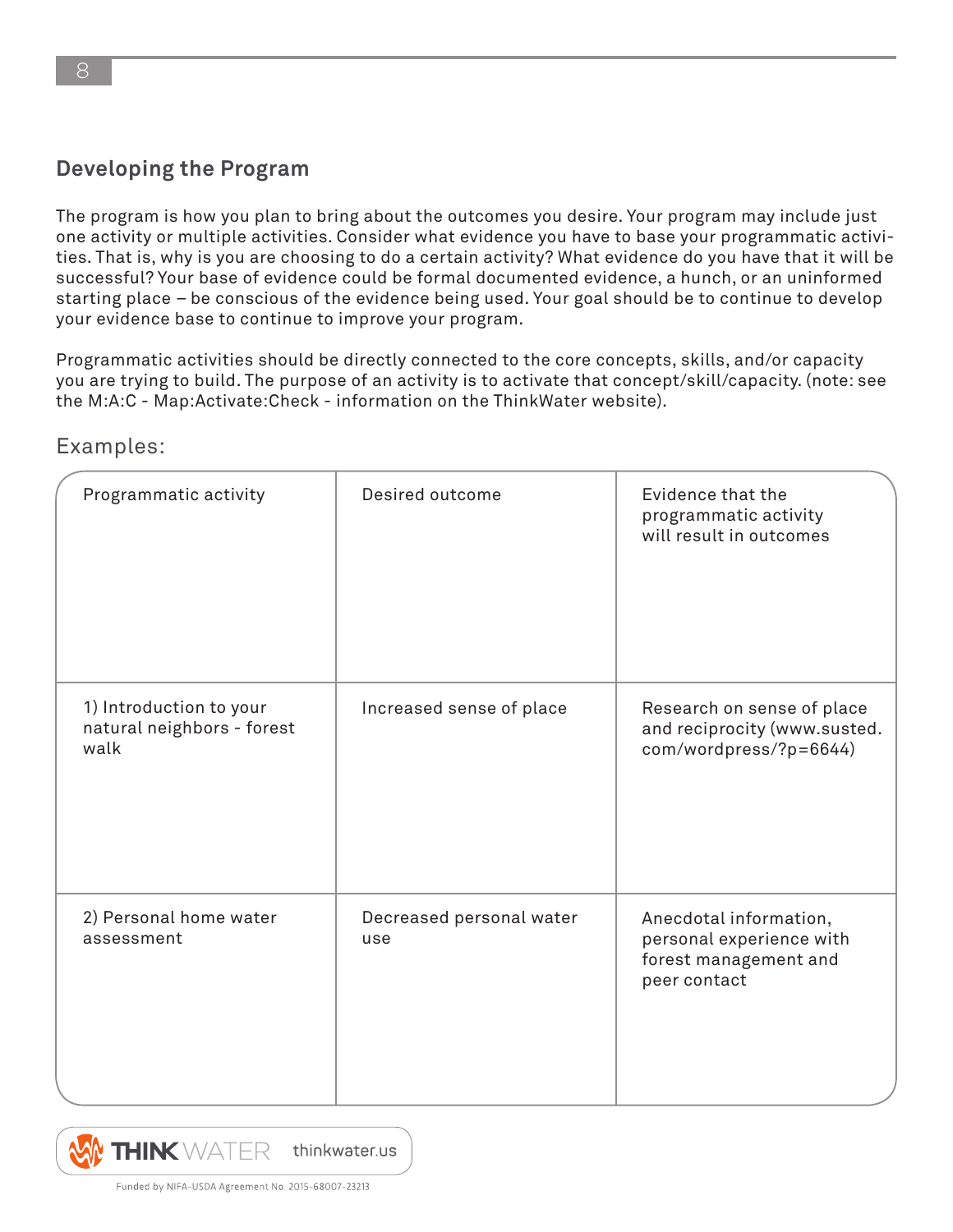

Funded by NIFA-USDA Agreement No. 2015-68007-23213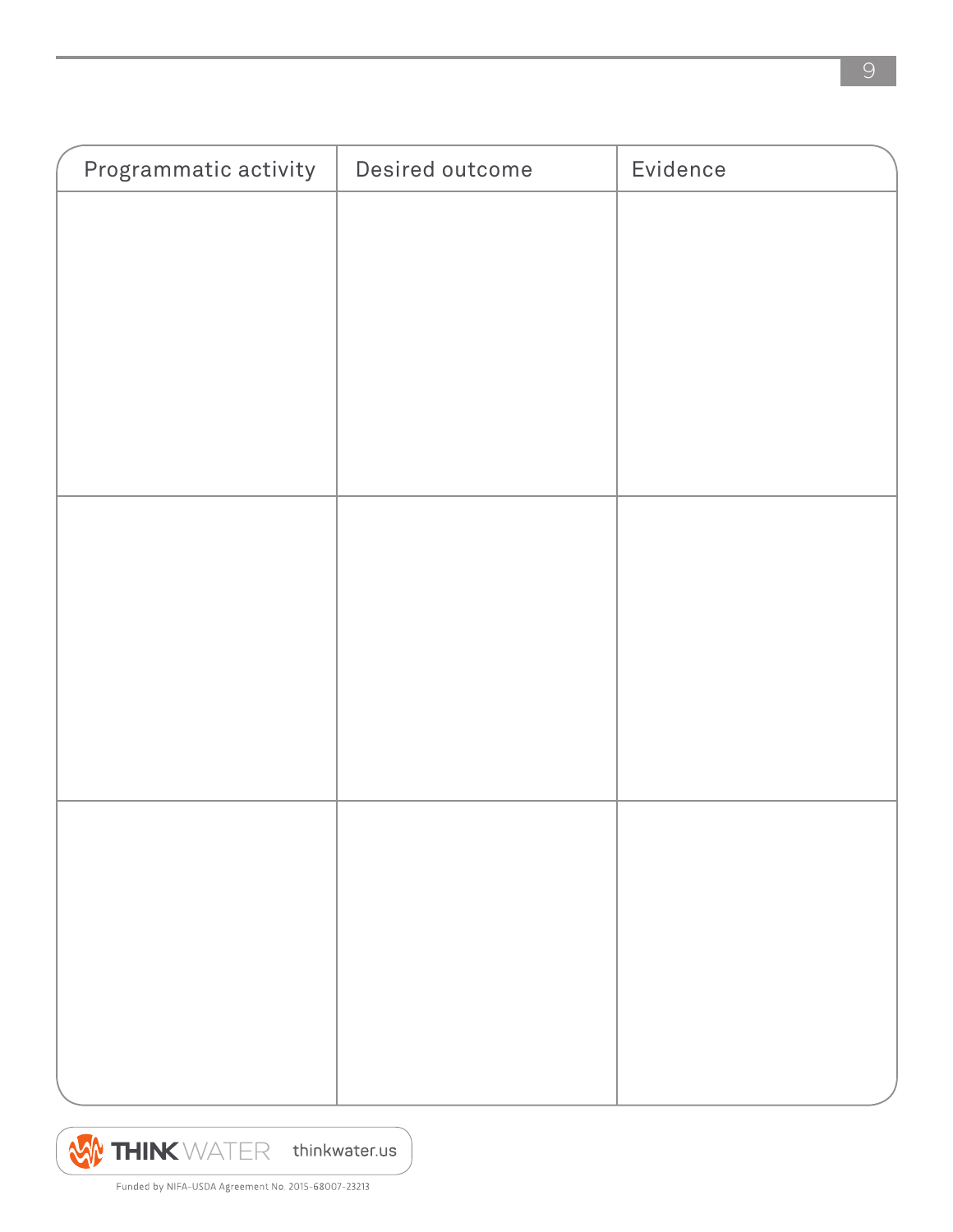# **Evaluating the Program and Outcomes**

Program evaluation is about learning from your efforts and outcomes to iteratively make program improvements. Evaluation activities are ways to get feedback from your program, they can be simple and/or complicated, formal and/or informal. Effective evaluation starts with clear evaluation questions - methods and instruments come later.

Evaluation questions are the broad questions you want to collect information/data about. The questions are specific to your program. Example evaluation questions are: Did [my audience] learn how to delineate a watershed? How have [my participants] changed their behaviors since experiencing the filter for lead in drinking water program?

Evaluation strategies, methods, instruments (eg, survey), and items (eg, an activity you have participants do, the questions on a survey) all follow from the broad evaluation questions you develop. These might occur during the program or after, they might be formal, stand alone methods or they might be part of the program itself (e.g., an activity for the participants that allows you to assess understanding).

Example evaluation questions:

- 1.1 Did participants develop a deeper sense of place?
- 1.2 How did participants' sense of place influence their behaviors about invasive species?
- 2.1 Do participants know ways they can reduce water use in their homes?
- 2.2 To what extent have participants' water use changed since the program?
- 2.3 What are the reasons for participants changing their water use?

Examples of **not** evaluation questions:

- 3.1 On a scale of 1-5 rate your satisfaction with this activity?
- 3.2 How did your knowledge of invasive species change during this program?
- 3.3 What water saving strategies do you use?

Evaluation questions: What do you want to know about your program? Draft 2-3 evaluation questions.

1.

2.

3.

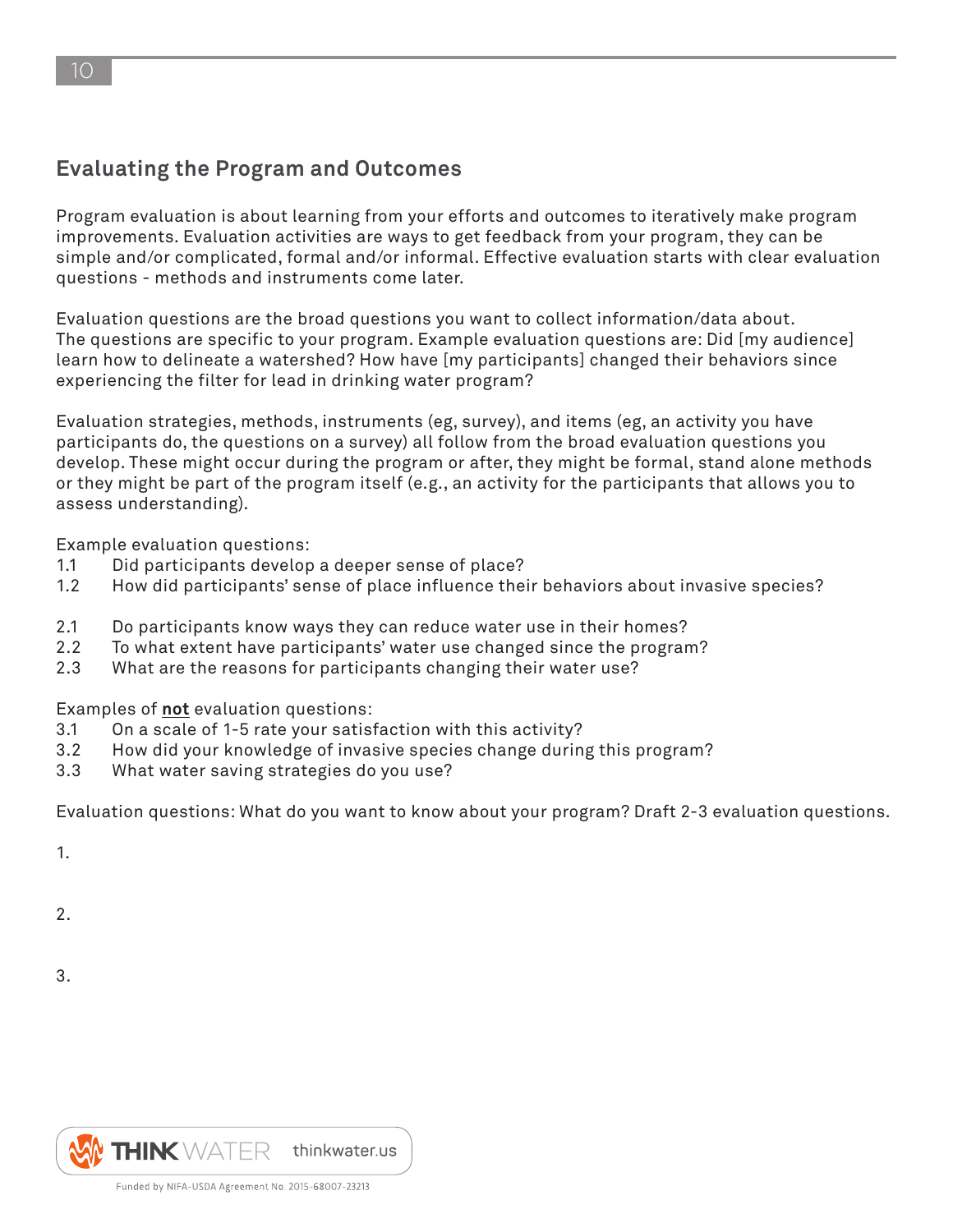Now you can begin thinking about ways to answers those question.

# Examples:

| <b>Evaluation question</b>                                                         | Method/Strategy to<br>Collect data/information             | Specific considerations                                                                                                                                                |
|------------------------------------------------------------------------------------|------------------------------------------------------------|------------------------------------------------------------------------------------------------------------------------------------------------------------------------|
| 1) Did participants develop<br>a deeper sense of place?                            | Pre and Post Interview                                     | Questions about ecological<br>knowledge, place attachment<br>(emotional connection)<br>Need about 1 hour per<br>participant                                            |
| 2) Do participants know<br>ways they can reduce<br>water use in their homes?       | Program activity                                           | Put a marble in a bucket<br>representing major water<br>using activities at home<br>(which uses most water?).<br>At the end, do same activity<br>to compare knowledge. |
| 3) To what extent have<br>participants' water use<br>changed since the<br>program? | Survey - 6 months after the<br>program<br>2 to 3 questions | Post card survey, need to do<br>follow-up reminder<br>(also ask a question about<br>reasons why there were<br>changes)                                                 |

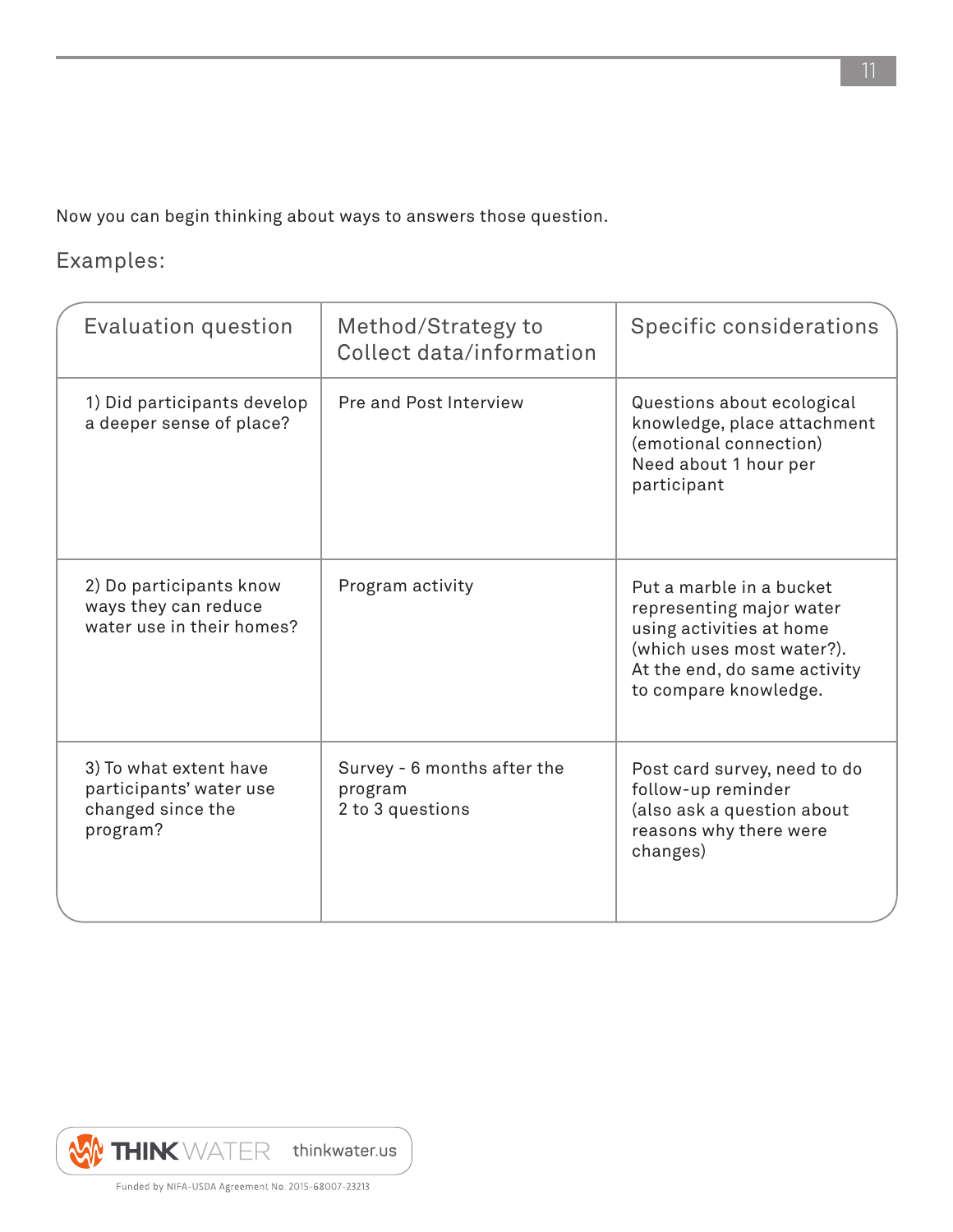| Evaluation question | Method/Strategy to<br>Collect data/information | Specific considerations |
|---------------------|------------------------------------------------|-------------------------|
|                     |                                                |                         |
|                     |                                                |                         |
|                     |                                                |                         |
|                     |                                                |                         |
|                     |                                                |                         |
|                     |                                                |                         |
|                     |                                                |                         |
|                     |                                                |                         |
|                     |                                                |                         |
|                     |                                                |                         |
|                     |                                                |                         |

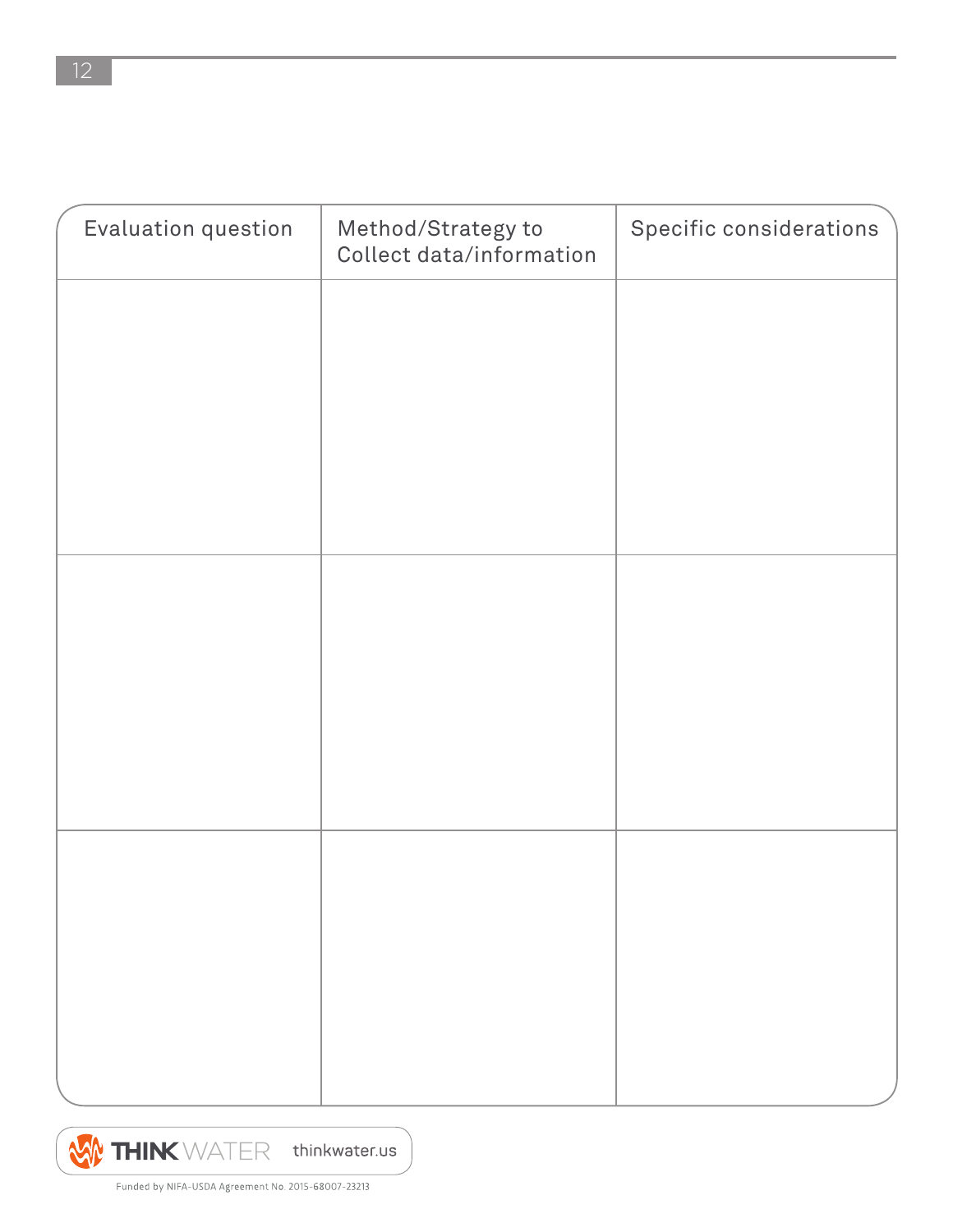### **Stepping Back**

One of the most important aspects of program development and evaluation is alignment or correlation. That is, the relationships between all of your program development elements is as important, or maybe even more important than, the development elements themselves. Take time to step back to make sure that there is clear correlation between your understanding of the issue, the outcomes you want to see, the program you are offering, and the evaluation you are doing. You should be able to clearly describe the relationships between all of these parts of your program. Most likely there are gaps or assumptions that aren't clear or tested (that's true for all of our programs), our goal is to create greater alignment through feedback (evaluation) and clearer thinking.

- What are the clearest and most strongly correlated aspects of the program you have developed in the preceding pages?
- What are the weakest relationships between the program elements?
- What assumptions do you need to test?

Use DSRP questions to clarify and strengthen your map. Here are a few to consider:

- Distinctions (D): Are there clear distinctions between your outcomes? Are your desired outcomes distinct enough to be effectively evaluated?
- Systems (S): Can any of the parts of your map be broken into smaller parts to help clarify? Are there ways to organize the parts of your map into a different system that makes more sense? Are there other systems influencing your program that you need to identify?
- Relationships (R): Are there relationships you haven't identified? Are there relationships you have identified, but haven't described?
- Perspective (P): From what perspective is your map created? Are there other perspectives from which it's important to view this situation and program?

#### Collective Impact

It's also useful to consider other related efforts. Are there other programs that are attempting to impact the same issue? What strategies are they taking? What is the relationship between your program and theirs? Are there effective strategies that can be shared? Are there opportunities to co-learn from feedback being received?